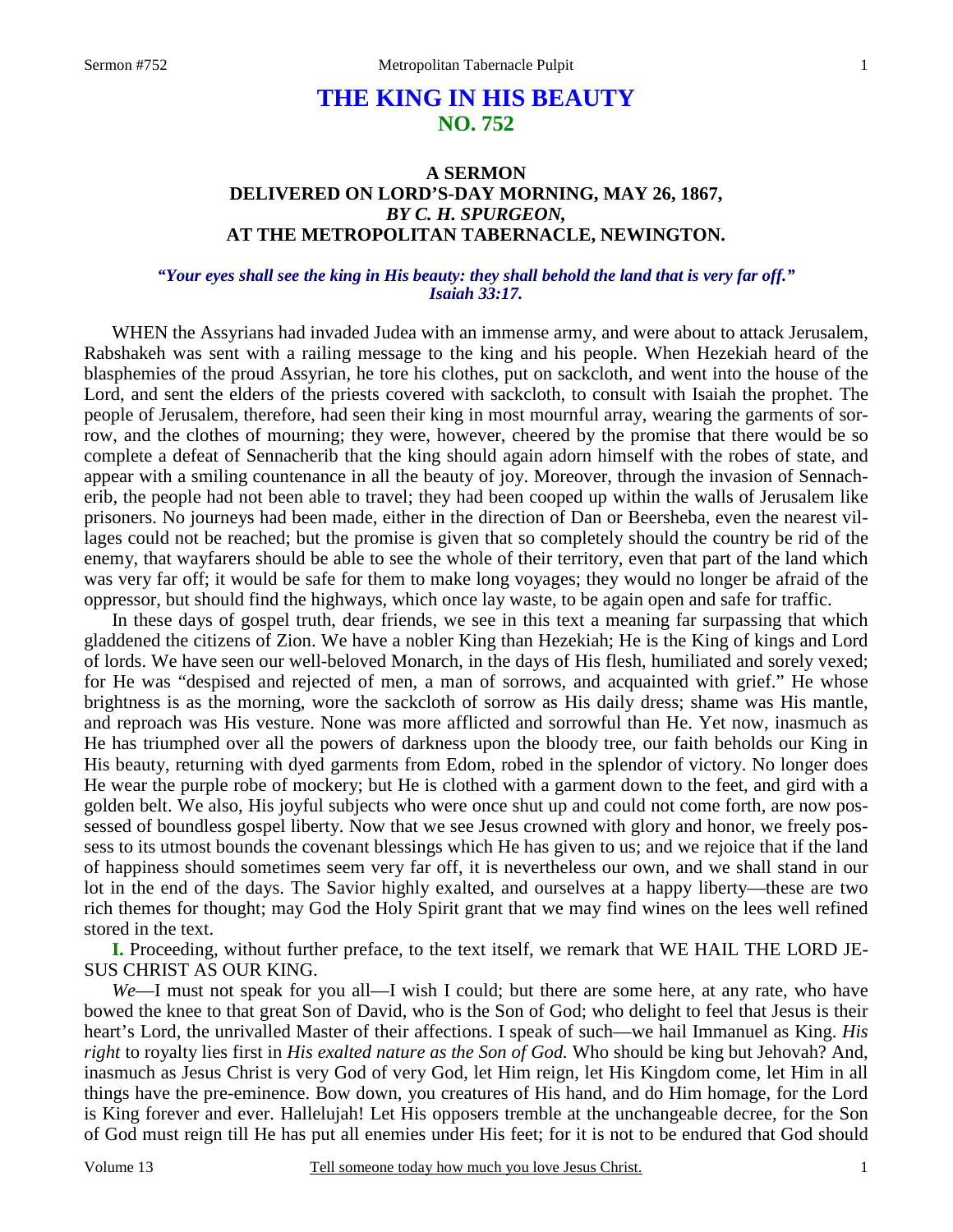not be King in His own world; neither will it forever be allowed that God in the earth which He has fashioned, should be forgotten or blasphemed. He who is God over all, blessed forever, shall yet be worshipped by every knee, and every tongue shall confess that He is Lord. Jesus has a right to reign because *He is the Creator.* "Without Him was not anything made that was made." Shall not the potter exercise lordship over His own clay? If the Son of God has made and formed us, shall He not command us? Who are the potsherds that shall set themselves in array against Him? Surely He shall break them as with a rod of iron, and dash them into shivers! Besides this, the Lord Jesus is *the preserver of all men;* for by Him all things consist. It is by virtue of His intercession that the barren trees are not cut down; by the force of His tender love sinners are spared upon the earth. Should He not reign? If the breath of our nostrils is in His keeping, and we are ourselves the sheep of His pasture, should we not cheerfully yield to His generous rule? Besides this, and over and above the natural rights of Christ to reign, He governs by virtue of His headship of *the mediatorial kingdom.* He is not merely King because He is God, but He is King in His complex nature as God and man. Here He has the rights of *divine delegation,* for God has made Him King. Some of the worst of tyrants have delighted to call themselves kings by divine right; emperors by the will of God; monarchs by the grace of God, and the like. It may be so; I doubt not many of earth's tyrants require much grace, lest their crimes should bring them to speedy ruin; and doubtless it is sometimes the will of God to inflict great scourges upon guilty nations; but, my brothers and sisters, Jesus Christ is no despotic claimant of divine right, but He is really and truly the Lord's Anointed! "It has pleased the Father that in Him should all fullness dwell." God has given to Him all power and all authority. As the Son of man, He is now head over all things to His church, and He reigns over heaven, and earth, and hell, with the keys of life and death at His side. "The government shall be upon His shoulder: and His name shall be called Wonderful, Counselor, The Mighty God, The everlasting Father, the Prince of Peace." We recognize Him as King by divine right. We see in Him most clearly that true deity which "does hedge a king," and we meekly bow before Him whom God has "appointed to be a Prince and a Savior, to give repentance and remission of sins."

 Certain princes have delighted to call themselves kings by *the popular will,* and certainly our Lord Jesus Christ is such in His church. If it could be put to the vote whether He should be King in the church, every believing heart would crown Him! O that we could crown Him more gloriously than we do! We should count no expense to be wasted that could glorify Christ. Suffering would be pleasure, and loss would be gain, if thereby we could surround His brow with brighter crowns, and make Him more glorious in the eyes of men and angels. Yes, He shall reign. Long live the King. All hail to You, King Jesus! Go forth, you virgin souls who love your Lord, bow at His feet, strew His way with lilies of your love, and the roses of your gratitude; "Bring forth the royal diadem, and crown Him Lord of all."

 Moreover, our Lord Jesus is King in Zion by right of conquest. He has taken and carried by storm the hearts of His people, and has slain their enemies who held them in cruel bondage. In the Red Sea of His own blood, our Redeemer has drowned the Pharaoh of our sins; shall He not be King in Jeshurun? He has delivered us from the iron yoke and heavy curse of the law; shall not the Liberator be crowned? We are His portion, whom He has taken out of the hand of the Amorite with His sword and with His bow, who shall snatch His conquest from His hand? All the rights of conquest support the throne of the Lord's Anointed, for God has declared that He will give Him a portion with the great, and He shall divide the spoil with the strong: we are that spoil; we are trophies of His victory, the treasure for which He laid down His life, that He might redeem us unto Himself. We, therefore, who have believed in Him, accept Him to be King, and do not for a moment question His right. We see Him to be established upon the throne of His Father, and rejoice that though the people rage, and the kings of the earth take counsel together, yet has the Lord set His King upon His holy hill of Zion, and said: "You are My Son, this day have I begotten You." All hail, Jesus, King of our souls!

 Now, my brothers and sisters, in this great kingdom of our Lord Jesus, *it behooves us, since we thus verbally acknowledge Him to be King, to distinctly understand what this involves.* We look upon the Lord Jesus as being to us *the fountain of all spiritual legislation.* He is a King in His own right—no limited monarch—but an autocrat in the midst of His church, and in the church all laws proceed from Christ and Christ only. As for us, His people, we reject with scorn and disdain all the spiritual legislation of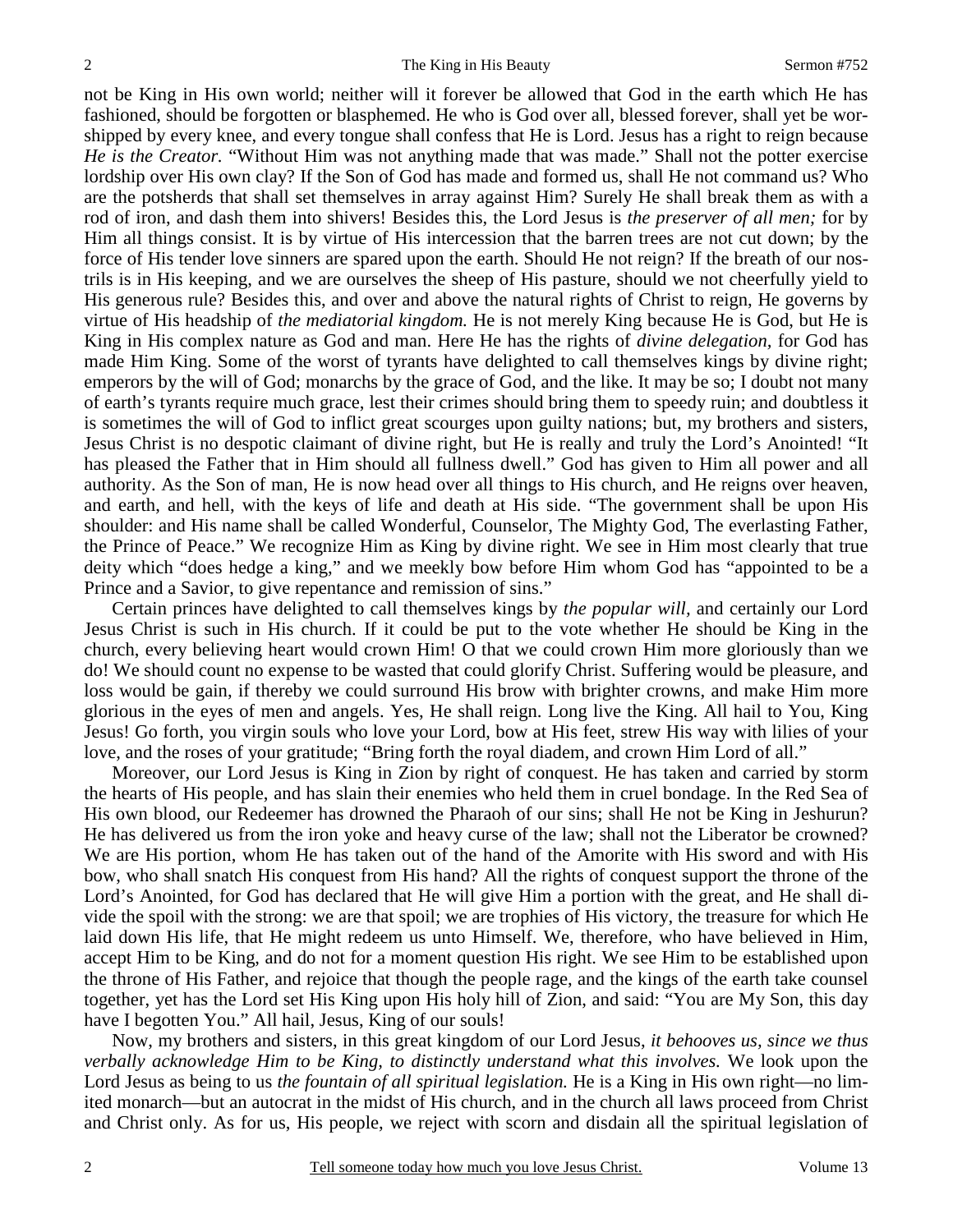kings and parliaments, of bishops and councils. We are loyal subjects of political rulers in political things, and none honor the king more than we do. In whatever state the Christian is cast, he counts it to be his Christian duty to submit himself to the powers that be; but, within the church of God, we know no royal sway of Caesar; we have another King, one Jesus: let Caesar mind his own, and never venture to touch the crown-right of Jesus. Away with that base thinking which has laid the church of God at the foot of kings and princes, so that they, indeed, can put their feet upon the neck of the free bride of our Lord Jesus Christ! We deny that either king or parliament can legislate for Christ's church; for Thomas Cranmer's church they may if they please, but for Christ's church, never! In the midst of those churches which are true to Christ's authority, the Bible is the only statute book, and the living Jesus the only lawgiver. As Christ alone is the fountain of all spiritual legislation, so He alone *gives authority* to that legislation. If we are commanded to baptize, we baptize not because we have been authorized by a consistory, or have been licensed by a bishop or a Presbytery, but we baptize because Christ has said, "Go you therefore, and teach all nations, baptizing them in the name of the Father, and of the Son, and of the Holy Spirit." If we come together to break bread, it is not in the name of a denomination or a court, but in the name of the Lord Jesus Christ. If you rest any church practice upon the authority of Augustine, Chrysostom, or Calvin, or Luther, or base your faith upon some living preacher, and depend upon the force of his oratory, or upon the force of his argument, you put Christ out of His proper place. The reason why we should believe revealed truth of God is because Jesus has borne witness to it. His *ipse dixit* is the great ground of all our theology, for He is "the word of God," and His regal supremacy is the argument for obedience to His commands. Where you have no command from Christ, your teaching is nothing. Stand away, sir, you have no place here! Where you have no teaching of Christ at your back, your word is the word of man, and nothing more; it is not a word before which the subjects of King Jesus can bow themselves. If Christ is King, we receive both laws from Him, and the force which makes the law, its dominion over our consciences. If He is King, my beloved, it should be our joy to obey Him. We have nothing to do with setting up our opinions and views, and thoughts and tastes where He alone is supreme. When we turn to this good and blessed old statute book, we must do what He bids us do in it. We are not to cut, and pick, and choose, and take this and leave the other, for the royal imprimatur is put upon every page of the Bible, and it is our part, like little children, obedient to a gentle parent, to subject our wills at once. We should, like Mary, sit at Jesus' feet to learn, and then rise and carry into practice what we have learned in so good a school.

 Once more, if Jesus is King, then He is *the Captain in all our warfare.* When we fight, my brothers and sisters, if we contend after our own ways, with our own weapons, and not under the guidance of Christ, we may expect defeat; but if we follow Christ, believing the truth of God, because He has revealed it, and contending for the truth as His truth, careless of man's esteem, and only caring for the esteem of Christ, then we shall be honored of Him in the day when He shall put the laurel upon the head of the conquerors. May God grant us divine grace to be such! I am afraid that many Christians do not understand the mediatorial royalty of Christ in the church. I see so many of them acting as if they were not subjects of a King at all, but were mere bandits fighting on their own account, doing just according to their own judgment. I hear so many professors quoting this man's authority, and that. I am of the same mind as the apostle, who spoke of some of whom he said he feared lest their faith should stand in the wisdom of man, and not in the power of God. If it does so, you forget that your faith and everything else must stand in Christ, and that Christ must in all your graces and in all your actions be acknowledged as head over all things to His church, which is His body, or else you err, not holding the head. We are the spouse, He is the Husband: He loves and cares for us; but the wife's business is to be obedient to her lord. Let us not prove unfaithful to the marriage bond and violate the conjugal vow by being unkind, unfaithful, and disobedient to our Husband, but by His grace let us watch to know His will, make haste to do it when it is known, and always ask Him to teach us His way and guide us in His paths till He takes us to His rest. We sincerely and cheerfully acknowledge our Lord Jesus Christ to be a King—our King.

**II.** Secondly, WE DELIGHT TO KNOW THAT OUR KING POSSESSES SUPERLATIVE BEAUTY.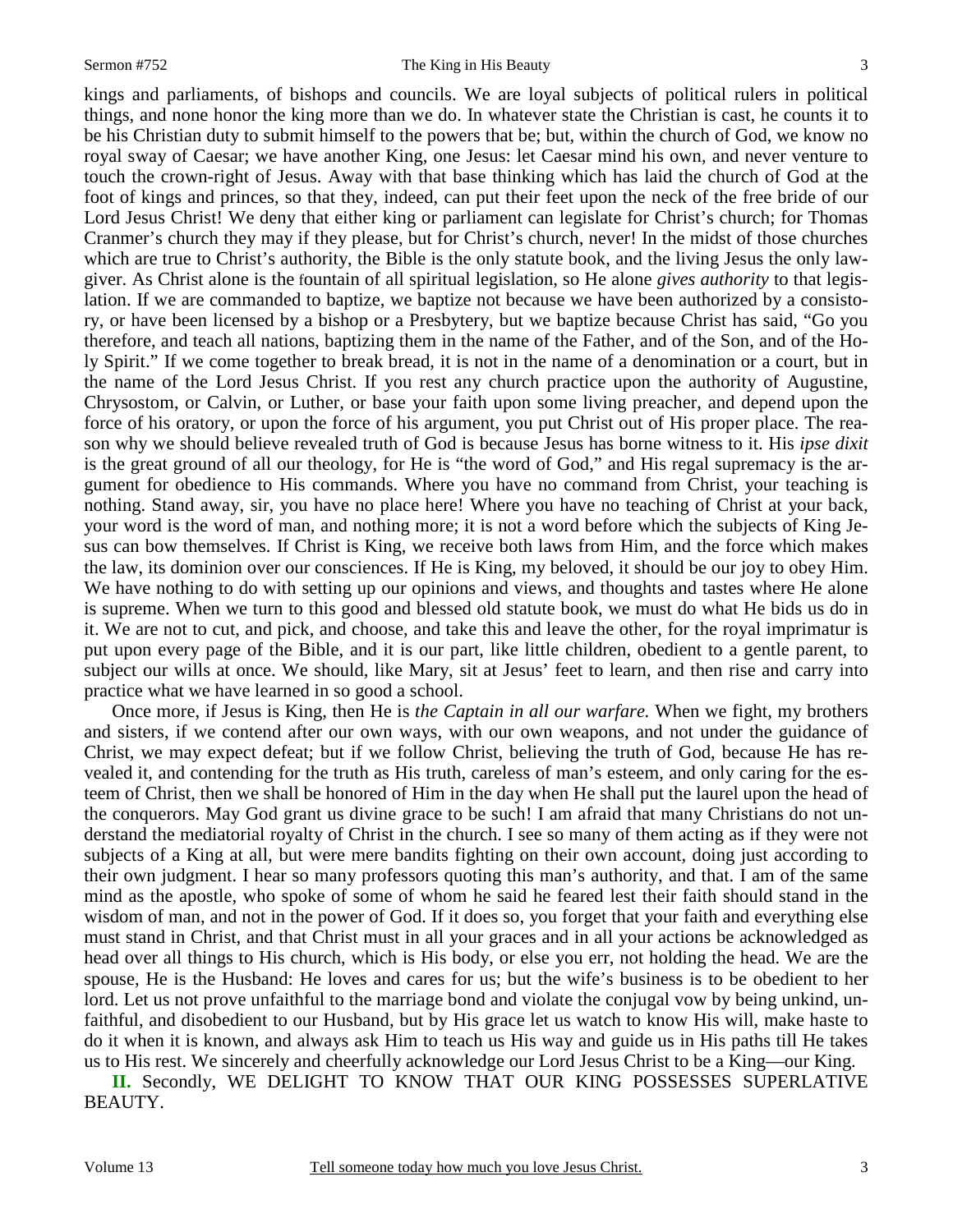There is a natural beauty which belongs to our beloved. Who can be more beautiful than God, who is "glorious in holiness, fearful in praises, doing wonders"? There is a natural beauty in the character of Christ. Indeed, so beautiful is that character, that those who have railed most against Christianity have scarcely had the heart to say a word against Christ, and they have first been compelled to belie the narrative of His life before they could raise objections against Him. Perfect in love, goodness, and truth, never spoke man like this man. Never was there a character which could rival His matchless excellence. But the beauty intended in the text is not that of His nature and His character, but the beauty of *position*. As I told you in regard to Hezekiah, the people could see his beauty and character as well when in sackcloth as in cloth of gold, but the beauty they were to see was the public state of royalty and happiness; and such is the beauty which we believe our Lord Jesus now has. He had this glory originally. He speaks of the glory which He had with His Father before the world was. From of old He was inconceivably great; the cherubim and seraphim hastened to obey Him who sat upon a throne, high and lifted up, whose train filled the temple. Who is like unto You, O Lord? Among the gods, who is like unto You? He was the express image of His Father's person, and the brightness of His Father's glory. And you know how He came from heaven, undressing all the way, taking off robe after robe, and jewel after jewel, till here He wrapped His Godhead in a veil of our inferior clay. He cast off even the beauty which naturally belonged to His manhood; and though He was fairer than any of the children of men, yet His visage became more marred than that of any man. You know at last how, having given His back to the scourgers, and His cheek to them who plucked off the hair, hiding not His face from shame and spitting, He at last consented that the cold seal of death should be set upon His blessed countenance; and though He saw no corruption, yet did He sleep in the somber depths of the tomb. Here was His humiliation; but, beloved, our King is now in His beauty. He was in His beauty at the moment of the resurrection, when the watchmen in terror fled far away, or, fainting, became as dead men. He somewhat hid His resurrection splendor when He sojourned for 40 days below; yet it must have been a lovely sight to see Him at Emmaus when He was known of the disciples in breaking of bread; or, again, when He took a piece of a fish and a part of a honeycomb, and did eat before them. Oh, happy was Thomas, though to be chided for his unbelief, he was privileged to put his finger into the print of the nails, and to thrust his hand into the wound of that blessed body! How that body must have sparkled with glory in the eyes of seraphs when a cloud received Him out of mortal sight, and He ascended up to heaven!

 Brothers and sisters, it is yonder that the King is in His beauty; He is now crowned with the crown which God has given Him as a reward for His tremendous labors and His terrible sufferings. Now He wears the glory which He had with God before the earth existed, and yet another glory above all—that which He has well earned in the fight against sin, death, and hell. Hark how the song swells high! It is a new and sweeter song—"Worthy is the Lamb that was slain, for He has redeemed us unto God by His blood!" Hark how the hallelujah, which went up before of old time, has a sweeter note to it, when they sing, "For You were slain." More deep and more melodious are the harpings of the harpers, and the swells of that song which is comparable to great thunders, and to the mighty waves of the sea*—* 

*"Worthy is He who once was slain, The Prince of Peace that groaned and died; Worthy to rise, and live, and reign At His Almighty Father's side."* 

The King this day wears the beauty of an intercessor who can never fail, of a Prince who can never be defeated, of a conqueror who has vanquished every foe, of a Lord who has the heart's allegiance of every subject, of a well-beloved who is adored in the depths of all regenerate hearts. Jesus wears all the beauty which the pomp of heaven can bestow upon Him, all the glory which 10,000 times 10,000 angels can minister to Him. The chariots of the Lord are 20,000, even thousands of angels; Jesus is in the midst of them as in the Holy Place. You cannot, with your utmost stretch of imagination conceive the beauty which now adorns our King; yet, brothers and sisters, there will be a further revelation of it when He shall appear on earth in His glory, for He is yet to descend from heaven in great power. "We believe that You shall shortly come to be our Judge." We expect to see the King on earth again, it may be as a King to rule over all the nations; it may be, it must be, as a Judge to separate the people as the shepherd divides the sheep from the goats. Oh, the splendor of that glory! It will ravish His people's hearts, but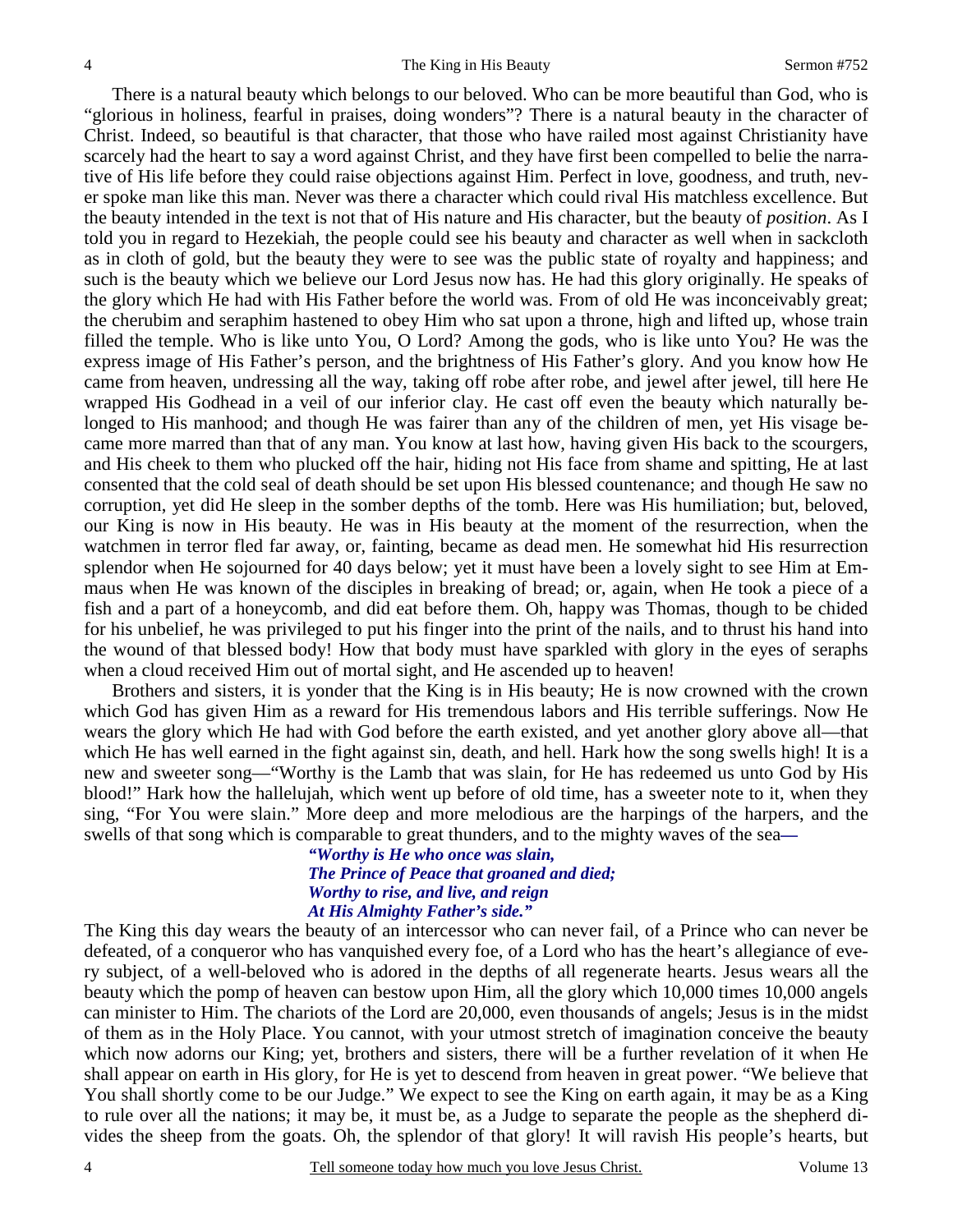those who in derision crowned Him, mocking, thus His gracious claim, shall weep and wail because of Him, when they shall look on Him whom they have pierced but find no salvation, seeing they rejected Him in the day of grace. Amid the splendors of that day, it shall be the joy of the Christian to see the King in His beauty. Nor is this the end, for *eternity* shall sound His praise: "Your throne, O God, is forever and ever!" Forever shall Christ be fair and lovely in the esteem of His Father, in the sight of all intelligent spirits, lovely to the ends of the universe, lovely while the cycles of ages shall roll, chief among ten thousand, and altogether lovely! Thus beloved, the King is arrayed in rarest beauty.

**III.** Furthermore, THERE ARE SEASONS WHEN WE SEE THE KING IN HIS BEAUTY.

We see the King in His beauty at this moment, not with these eyes, but with the far clearer spiritual eye of faith. Eyes are impediments to spiritual sight, faith is the true eyeball of the soul; confidence in God substantiates the things that are not seen, gives solid form and shape to that which eye has not beheld. Let me tell you briefly when some of us have seen the King in His beauty: *we saw Him in that day when He pardoned us of all our sins.* You remember it; that day when Jesus met you, and you were able to cast all your sins on Him, and see them all forgiven; did you ever see such a lovely sight before? Well do I recollect that day; well will some of you remember the time when you laid your sins on Jesus, the appointed Lamb of God. You had had many friends, but never such a friend as He. You had derived much comfort at different times, but never such comfort as He gave you. Oh, those dear wounds, that crown of thorns on His head, that blood-sprinkled person! How you could have kissed those feet! With what eagerness would you have broken the alabaster box of precious ointment, to have poured it on His head, if you could have done so! He was precious to you; He is precious now at the bare recollection of that happy day. When the king writes the felon's pardon, how fair is his handwriting! When the King says, "I have blotted out your sins like a cloud," even the weak and bloodshot eyes of a penitent sinner can discern the inexpressible loveliness of such a gracious Lord. But, dear brothers and sisters, Jesus Christ was seen by us in His beauty more fully when, *after being pardoned, we found how much He had done for us.* You had no idea when you were first saved that there was so much in store for you; you conceived that if your sins were forgiven, it would be all you needed; but lo, you found you were made a child of God, introduced into the family of the Most High, that you were covered with a robe of righteousness, that your feet were set upon the Rock of Ages, that a new song was put into your mouth, and that you had a portion in the skies! Do you remember, some of you, when first of all, you learned the doctrine of Jesus Christ's eternal love to you? I know it came to my mind, when first I understood it, like a new discovery. Columbus, when he discovered America, could not have been so overjoyed as my heart was when I learned the lesson of those words, "Yea, I have loved you with an everlasting love: therefore with loving kindness have I drawn you." Oh, you saw the King in His beauty when you discovered that not only had He loved you with an everlasting love, but always would He do so; that from His bosom He never could or would divorce you; that you were His in time, and would be His in *Eternity*. Do you remember when you could grasp that glorious truth of God*—* 

> *"Immutable His will, Though dark may be my frame, His loving heart is still Eternally the same: My soul through many changes goes, His love no variation knows."*

 Let me say to you, beloved, the more you know about Christ, the less you are satisfied with superficial views of Him, and the more deeply you study His transactions in the everlasting covenant, His engagements on your behalf as the eternal Surety, and the fullness of His grace which shines in all His offices, the more will you be seeing the King in His beauty. Be much in such outlooks! Long more and more to see Jesus! There are times also, when, *in our contemplations,* we see His beauty. Meditation and contemplation are often like windows of agate, and gates of carbuncle, through which we see the Redeemer. Meditation puts the telescope to the eye, and enables us to see Jesus after a better sort than we could have seen Him if we had lived in the days of His flesh; for now we see not only Jesus in the flesh, but the spiritual Jesus; we see the Spirit of Jesus, the core and essence of Jesus, the very soul of the Savior. O happy are you who spend much time in contemplations! I wish that we had less to do, that we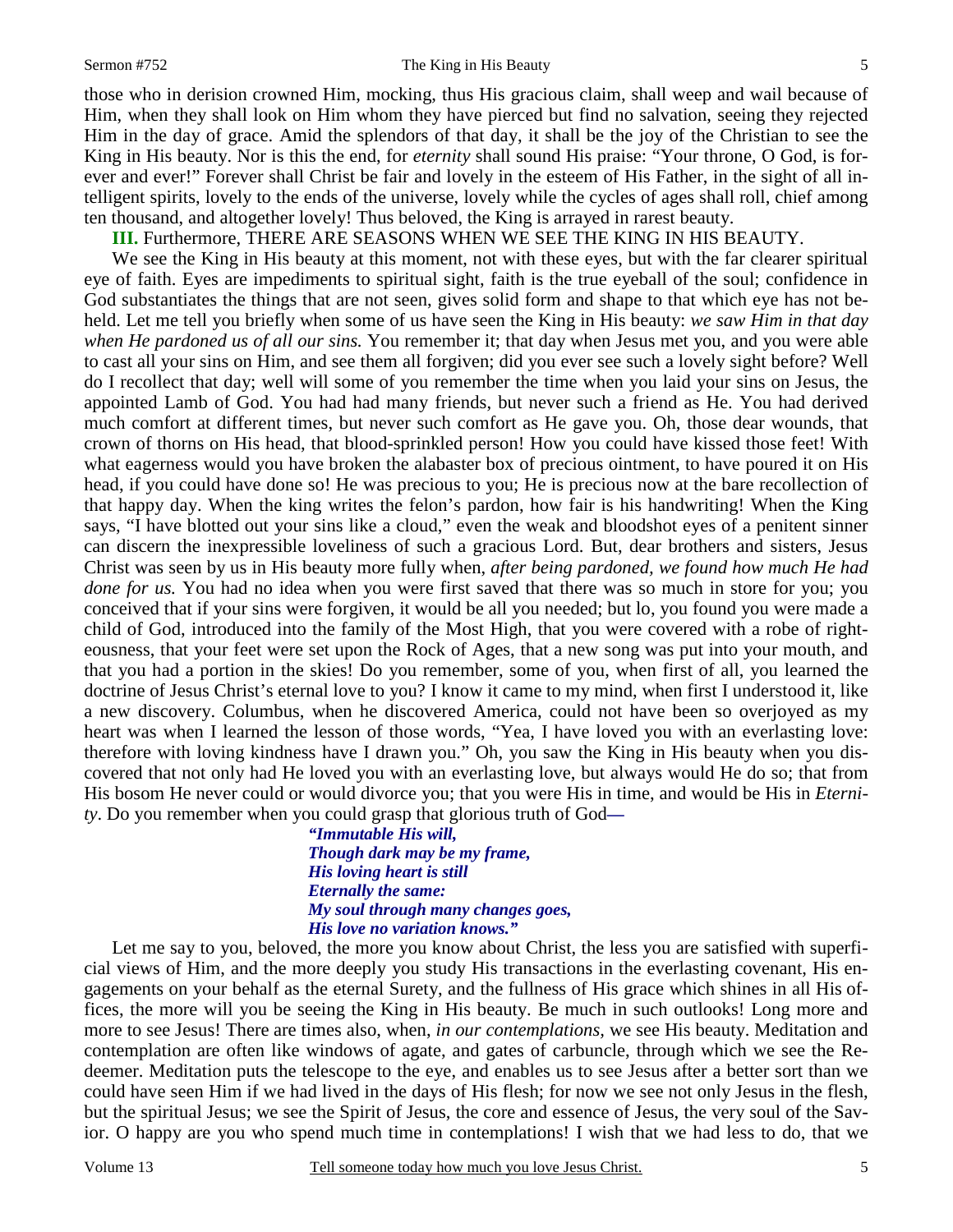might do more of this heavenly work. Would that our conversation were more in heaven, and that we were more taken up with the person, the work, the beauty of our Incarnate Lord. More meditation and you would better see the King in His beauty.

 Beloved, it is very probable that we shall have such a sight of our glorious King as we never had before, *when we come to die.* Many saints in dying have looked up from amid the stormy waters, and have seen Jesus walking on the waves of the sea, and heard Him say, "It is I, be not afraid." I have heard expressions from some dying men and women that I never read in the best written book. They have seemed to me as if they knew more about my Master than I had ever learned, or than the old divines, or the best of writers, had ever been able to communicate. Ah, yes! When the tenement begins to shake, and the clay falls away, we see Christ through the rifts, and between the rafters the sunlight of heaven comes streaming through. But, brothers and sisters, if we want to see the King in His beauty, we must go to heaven for it, or the King must come here in His person. It may be He will spare us till He comes; but, just as likely is it that He will take us away to see Him where He is. Do you ever long for Him? Do you ever grow weary of this prison? Do you ever pant to see your beloved? Those sweet words of our hymn, do they ever come across your mind?*—* 

> *"My heart is with Him on His throne, And ill can brook delay; Each moment listening for the voice, 'Rise up, and come away.'"*

He is our Husband, and we are widowed by His absence; He is our brother sweet and fair, and we are lonely without Him. Thick veils and clouds hang between our souls and their true life—when shall the day break and the shadows flee away? When shall the veil be torn again and the glory of God be seen? When shall we leave these childish things, leave the glass in which we see our beloved darkly, and see Him face to face? Oh, long-expected day begin!

 My eyes shall see the King in His beauty. As I pause over this verse, I would like to ask every hearer here whether he expects to see the King with joy? You never will unless you see Him here on earth as your Savior. You must see Him by faith in His sufferings, or else you will never see Him by sight in His beauty. Let the question go along these seats, "Shall my eyes see the King in His beauty, or, must I say with Balaam, 'I shall see Him, but not near; I shall behold Him, but not now; I shall see Him as a Judge, but His beauties shall increase my alarm; I shall flee from Him and say to the rocks and to the hills, hide me from the face of Him that sits on the throne.'" Dear hearer, I hope that will not be your dreadful lot, but look to Him this morning by faith, for He is still able to save to the uttermost those who come unto God by Him. Cast your spirits upon His finished work this moment, and then joyfully sing*—* 

> *"There shall my disimprisoned soul Behold Him and adore; Be with His likeness satisfied, And grieve and sin no more. Shall see Him wear that very flesh On which my guilt was lain; His love intense, His merit fresh, As though but newly slain. These eyes shall see Him in that day, The God that died for me; And all my rising bones shall say, Lord, who is like to Thee?"*

 **IV.** THE EXCEEDING GLORY OF THIS SIGHT may well detain us for a minute or two.

 I shall set out this exceeding glory to you by way of contrast. What a sight that was which Abraham beheld one morning when he lifted up his eyes "and he looked toward Sodom and Gomorrah, and toward all the land of the plain, and beheld, and, lo, the smoke of the country went up as the smoke of a furnace." I think I see the prophet all alone, gazing upon the dreadful sight. He had interceded and wrestled with God with arguments, and yet Sodom and the cities of the plain are all gone! A fire-shower has destroyed them, and their smoke darkens the sky. Can you put yourself in such a position, and on a far more terrible scale, look at the judgments of the lost, of which we are told in the book of the Revela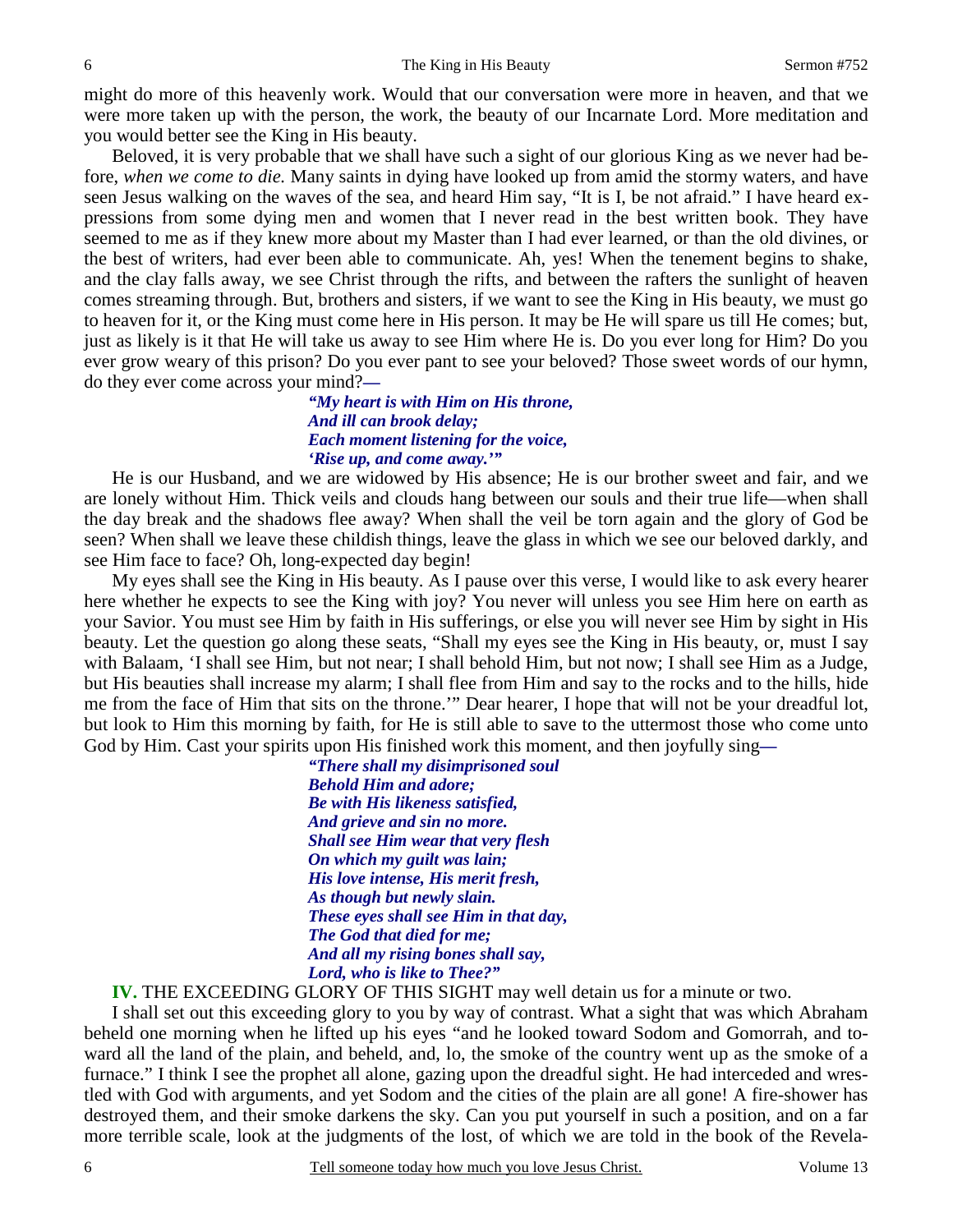tion—"their smoke goes up forever and ever"? What a vision! And you would have been there, not as a spectator, but yourself dwelling with everlasting burnings unless love had delivered you. Contrast what you deserve, with what divine grace has prepared for you! O believer in Christ, no smoke of furnace, no terrors of devouring flame, but for you the promise—"Your eyes shall see the King in His beauty." Glory be to super abounding grace, that, "where sin abounded, grace did much more abound."

 Contrast this again with another sight. The prophet Ezekiel was taken to the temple, and after seeing the image of jealousy set up, he was shown yet greater abominations; for behold, there was a hole in the wall, and within were all forms of creeping things and abominable beasts, and a voice said to the prophet, "I will show you greater abominations than these," and he saw yet filthier and fouler forms of idolatry. You and I have been like that prophet; we have had to gaze into our own hearts, and we have seen the idols there; and as we have looked longer, we have seen worse idols than we had seen before; and if your daily experience is like mine, you have often heard that mysterious voice, "Son of man, I will show you greater abominations than these." Yet, although all this inbred sin was within us, and some of it is still there, yet our eyes shall see the King in His beauty. What a change from fighting with corruption to full communion with Christ! What an exchange from a sense of sin to the perfect image of our best beloved! Rejoice exceedingly, then, dear brothers and sisters, exceedingly, when you look at the contrast.

 Again, let me try to show you the great beauty of this sight by comparison. Our Lord had a very remarkable sight when He was taken up to an exceedingly high mountain, and He was shown all the kingdoms of the world and the glory thereof by the evil spirit. A fair sight—you and I might be glad of the vision, though not of the temptation which followed it; but among all that was to be seen from this mount of temptation, there is nothing to equal the sight of the King in His beauty. Verily I say unto you, that all the kings of the earth, in all their splendor, with all their hosts and armies in their glittering array, are not to be compared to Him who is altogether lovely.

 Compare yourself, again, with the queen of Sheba; she came from afar to see the wisdom of Solomon; but, behold, a greater than Solomon is to be seen by you. When she saw the king's riches, and his servants, and his pomp, no heart was left in her; but Solomon, in all his glory, was not arrayed like the Savior of men. He was not worthy to be a waiting footman at the table of our great King. Even the sight that Moses saw hardly bears comparison. He looked from Pisgah upon the land that flowed with milk and honey, and he tracked the land from Lebanon's snow-crested peaks far away to the blue sea, and to the light brown desert that goes down to Egypt. With joyful eyes he beheld the cities where the tribes would dwell, and saw the hills which are round about Jerusalem; but he died, and entered not into the land. You and I see Jesus, and in that day we enter fully into possession of Him; all the milk and honey that ever flowed in Sharon's plains, or Eshcol's valleys, never could be compared for a single second to the everlasting joy and beatific blessedness that are to be found in a sight of Christ. I think our sight of Christ will be even nearer and clearer than that of John in Patmos, though that is the nearest approach to it. John saw his Master but for a season—we shall behold Him forever, and see the Savior in His own person—not a mere picture upon the camera of the imagination.

**V.** Lastly. From the text it appears that THIS SIGHT OF CHRIST EMINENTLY AFFORDS LIB-ERTY TO THE SOUL.

 When we see not Christ, we cannot receive the possessions of the covenant; but when we get a view of the King in His beauty, and then we see the land that is very far off. A sight of Christ gives us a view of the dim past—a view of electing love we sweetly enjoy when we see the King in His beauty. And the future, which is dark with excessive brightness—that we also see when we see Jesus, and know that we shall be like He when we see Him as He is. If we live near to Jesus, we shall count no covenant mercy too great for Him to bestow. "He that spared not His own Son, but freely delivered Him up for us all, how shall He not with Him also freely give us all things?" Do any of you want to enjoy the high doctrine of eternal love? Do you desire liberty in very close communion with God? Do you long to understand mysteries? Do you aspire to know the heights, and depths, and lengths, and breadths? Then, beloved, you must get to see the King in His beauty. He who understands Christ, receives an anointing from the Holy One, by which he knows all things. Christ is the great master key of all the chambers of God; there is no treasure house of God which will not open and yield up all its wealth to the soul who lives near to